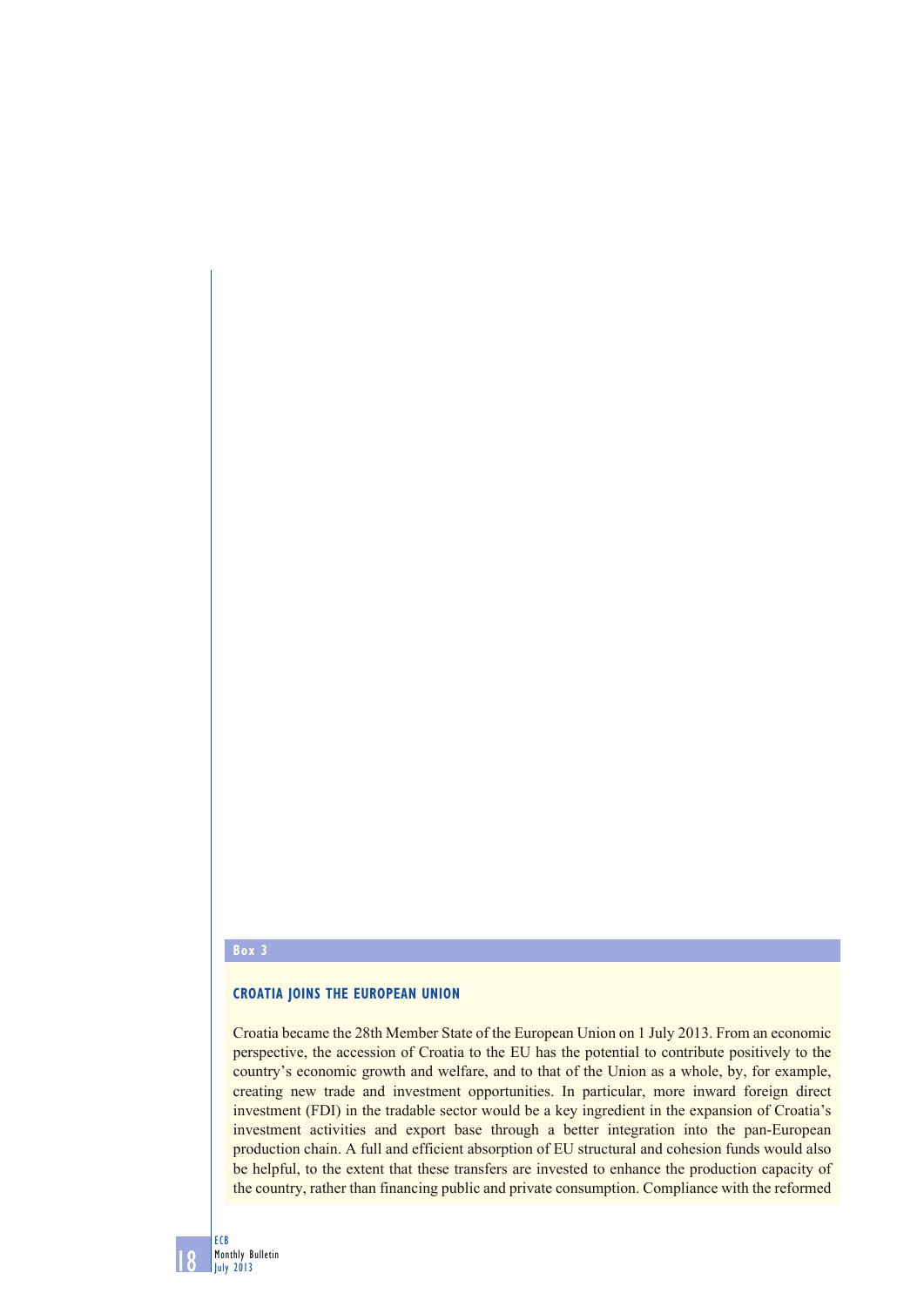### **ECONOMIC AND MONETARY DEVELOPMENTS**

 The external environment of the euro area

economic, fiscal and financial governance of the EU would also provide a key anchor for the pursuit of sustainable growth in a stable macroeconomic and financial environment. To fully exploit these potential benefits, however, a number of conditions would need to be fulfilled, some of which are mentioned at the end of this box.

Croatia's GDP accounts for only 0.34% of EU28 GDP and, with 4.3 million inhabitants, its population for 0.84% of the EU28 population. Therefore, the statistical macroeconomic features of the EU economy as a whole have not changed significantly as a result of the enlargement. In 2012, Croatia's GDP per capita in purchasing power parity (PPP) terms stood at 61% of the EU27 average, the third lowest when ranked alongside EU countries. The country made progress in income convergence towards the EU average until 2008, but this trend reversed thereafter owing to the prolonged economic recession.

The output of Croatia has expanded less than that of most regional peers over the past decade. This holds true both for periods before and after the crisis. In 2013, the Croatian economy is projected to experience negative growth for the fifth consecutive year, although the pace of economic contraction has eased somewhat. Real GDP has cumulatively contracted by around 11 percentage points since the outbreak of the crisis in 2008. In the period 2004-2008, annual real GDP growth averaged at 4.1% and was largely driven by an unsustainable expansion of domestic demand, spurred by rapid debt accumulation. The transition towards a more sustainable growth model has yet to be accomplished, despite some progress made in the implementation of reforms.

Croatia's economic structure is broadly similar to that prevailing in the other EU Member States. It is characterised by the high share of the services sector, which accounts for 70% of gross value added. Manufacturing represents around 15% of the economy. The relative weight of the agricultural sector, at 5%, is above the EU average (1.7%). The single most important industry in Croatia is tourism, with a GDP share of about 20%. Croatia is an open economy and the EU is its key trading partner, accounting for 61% of total trade. However, Croatia's export performance has been relatively subdued over the last decade as its export market shares in terms of world exports to both the EU and the rest of the world declined.

In contrast to several other EU Member States in central and eastern Europe, Croatia has a history of relatively low and stable inflation, averaging 2.8% over the last decade. After HICP inflation temporarily picked up to 3.4% in 2012 – primarily owing to hikes in VAT and rises in administered, food and energy prices – it declined to 1.8% in May 2013, reflecting the fading of such effects. The price level of final consumption by households (including indirect taxes) stood at 71% of the EU27 average in 2012 and was the third highest among the non-euro area EU countries in central and eastern Europe.

Unemployment is high and the participation rate is low. Reflecting the prolonged recession, the unemployment rate more than doubled after 2008, reaching 18.3% in the first quarter of 2013. This is the third highest rate of unemployment in the EU. The participation rate, at 60.5%, is the lowest in the EU, reflecting factors such as rigid labour market regulations and generous social benefits.

The current account has improved considerably since the trough reached in 2008 (-8.9% of GDP), and it was in balance in 2012. The process of external adjustment was initially driven by an improvement in the balance of trade in goods. More recently, the rising surplus stemming from trade in services – mostly tourism, but also other business services – has been the dominating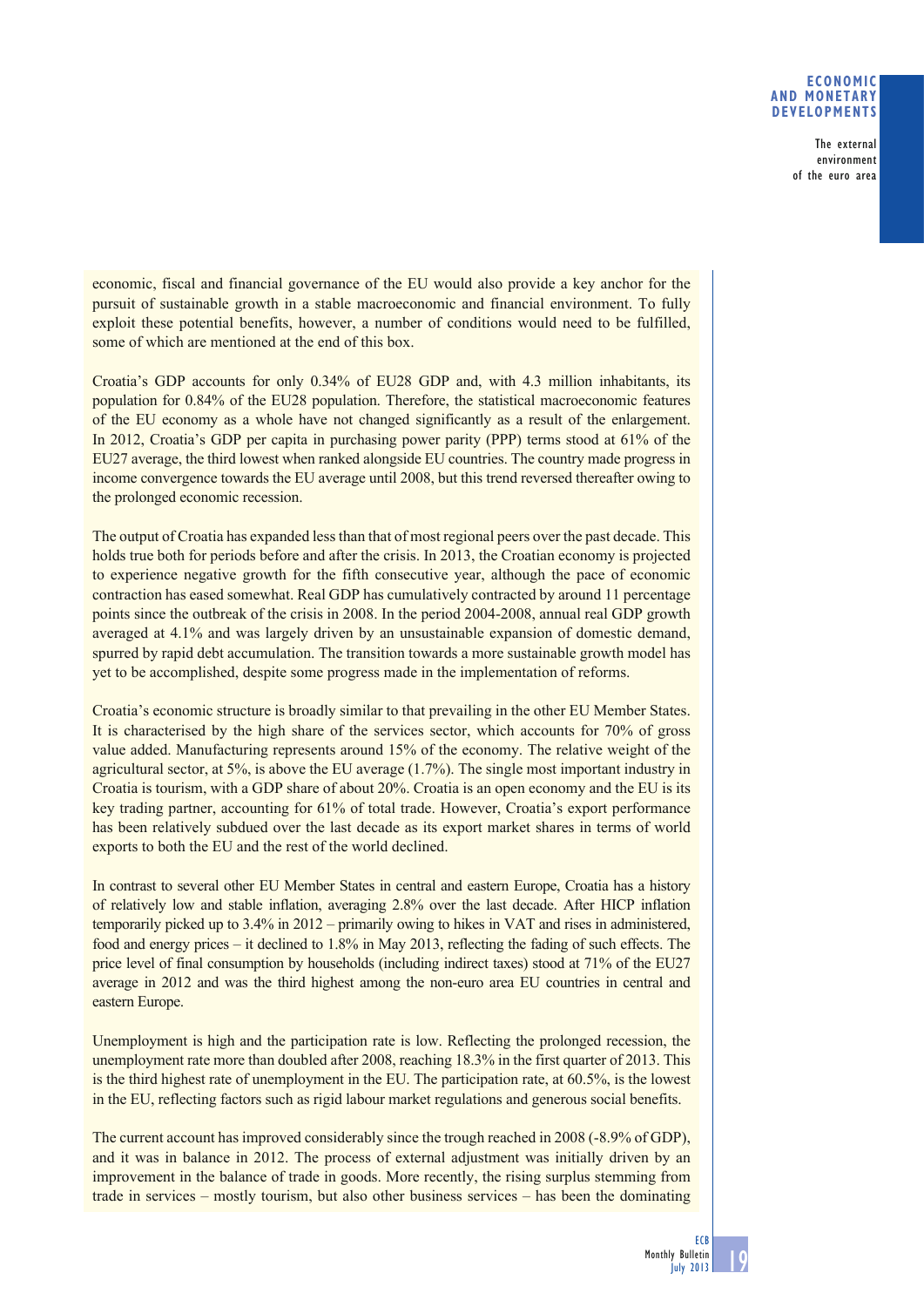## **Key economic features of Croatia and the enlarged EU**

|                                          |                                        |             | 2012           |  |
|------------------------------------------|----------------------------------------|-------------|----------------|--|
|                                          |                                        | <b>EU28</b> | <b>Croatia</b> |  |
| <b>Population and economic activity</b>  |                                        |             |                |  |
| Total population <sup>1)</sup>           | (millions)                             | 508.5       | 43             |  |
| <b>GDP</b>                               | (EUR billions)                         | 12.945.4    | 43.9           |  |
| GDP per capita (PPP)                     | $(EU28=100)$                           | 100         | 61             |  |
| GDP (share of world GDP) <sup>2)</sup>   | (percentages)                          | 19.5        | 0.09           |  |
| <b>Prices and costs</b>                  |                                        |             |                |  |
| <b>HICP</b> inflation                    | (average annual percentage change)     | 2.6         | 3.4            |  |
| Gross wages and salaries                 | (average annual percentage change)     | 2.3         | 0.5            |  |
| Unit labour costs                        | (average annual percentage change)     | 1.8         | 1.2            |  |
| Sectors of production <sup>3)</sup>      |                                        |             |                |  |
| Agriculture, fishing, forestry           | (percentage of total)                  | 1.7         | 4.5            |  |
| Industry (including construction)        | (percentage of total)                  | 24.6        | 25.1           |  |
| Services (including non-market services) | (percentage of total)                  | 73.7        | 70.4           |  |
| External trade <sup>4)</sup>             |                                        |             |                |  |
| Exports of goods and services            | (percentage of GDP)                    | 44.8        | 43.4           |  |
| Imports of goods and services            | (percentage of GDP)                    | 42.8        | 42.7           |  |
| Current account balance                  | (percentage of GDP)                    | 0.9         | $-0.1$         |  |
| <b>Labour market</b>                     |                                        |             |                |  |
| Labour force participation rate          | (percentage of working age population) | 71.7        | 60.5           |  |
| Unemployment rate                        | (percentage of labour force)           | 10.5        | 15.9           |  |
| Employment rate                          | (percentage of working age population) | 63.2        | 49.5           |  |
| General government <sup>5)</sup>         |                                        |             |                |  |
| <b>Balance</b>                           | (percentage of GDP)                    | $-4.0$      | $-3.8$         |  |
| Revenue                                  | (percentage of GDP)                    | 45.4        | 36.8           |  |
| Expenditure                              | (percentage of GDP)                    | 49.4        | 40.6           |  |
| Gross debt outstanding                   | (percentage of GDP)                    | 86.8        | 53.7           |  |
| <b>Monetary and financial indicators</b> |                                        |             |                |  |
| Credit to the private sector             | (percentage of GDP)                    | 140.5       | 80.6           |  |
| Stock market capitalisation              | (percentage of GDP)                    | 60.5        | 38.7           |  |

Sources: Eurostat, European Commission, ECB, IMF, Zagreb Stock Exchange and ECB calculations.

Notes: Comparisons between Croatia and the EU28 are based on a conversion of national data into EUR using the average nominal HRK/EUR<br>exchange rate prevailing in the corresponding periods, unless the data were already avai 1) Annual average. 2) GDP shares based on purchasing power parity (PPP) valuation of country GDPs.

3) Based on real gross value added. 4) National accounts data. EU data are compiled on the basis of transactions with residents of countries outside the EU (i.e. excluding intra-

EU flows) and data for Croatia reflect transactions of Croatia with the rest of the world (i.e. including intra-EU flows).<br>5) General government data have not been formally validated by Eurostat.

factor. Croatia's external position remains vulnerable, however, with a large stock of net external liabilities, standing at 88.5% of GDP in 2012.

Croatia's government debt is estimated to have nearly doubled since 2008, and to have stood at 53.7% of GDP in 2012. The fiscal deficit is estimated to have decreased to 3.8% of GDP in 2012, from 5.7% in 2011. The implementation of a clear and sustainable fiscal consolidation strategy is required, including reforms of the pension and health care systems.

The financial system of Croatia is bank-based. The banking industry is dominated by foreign ownership, which accounts for over 90% of total banking sector assets, mostly from the rest of the EU. Strong credit growth, mainly in credit denominated in or indexed to foreign currency, was a salient feature of banking developments in the run-up to the global crisis. The subsequent economic downturn and the process of balance sheet deleveraging have led